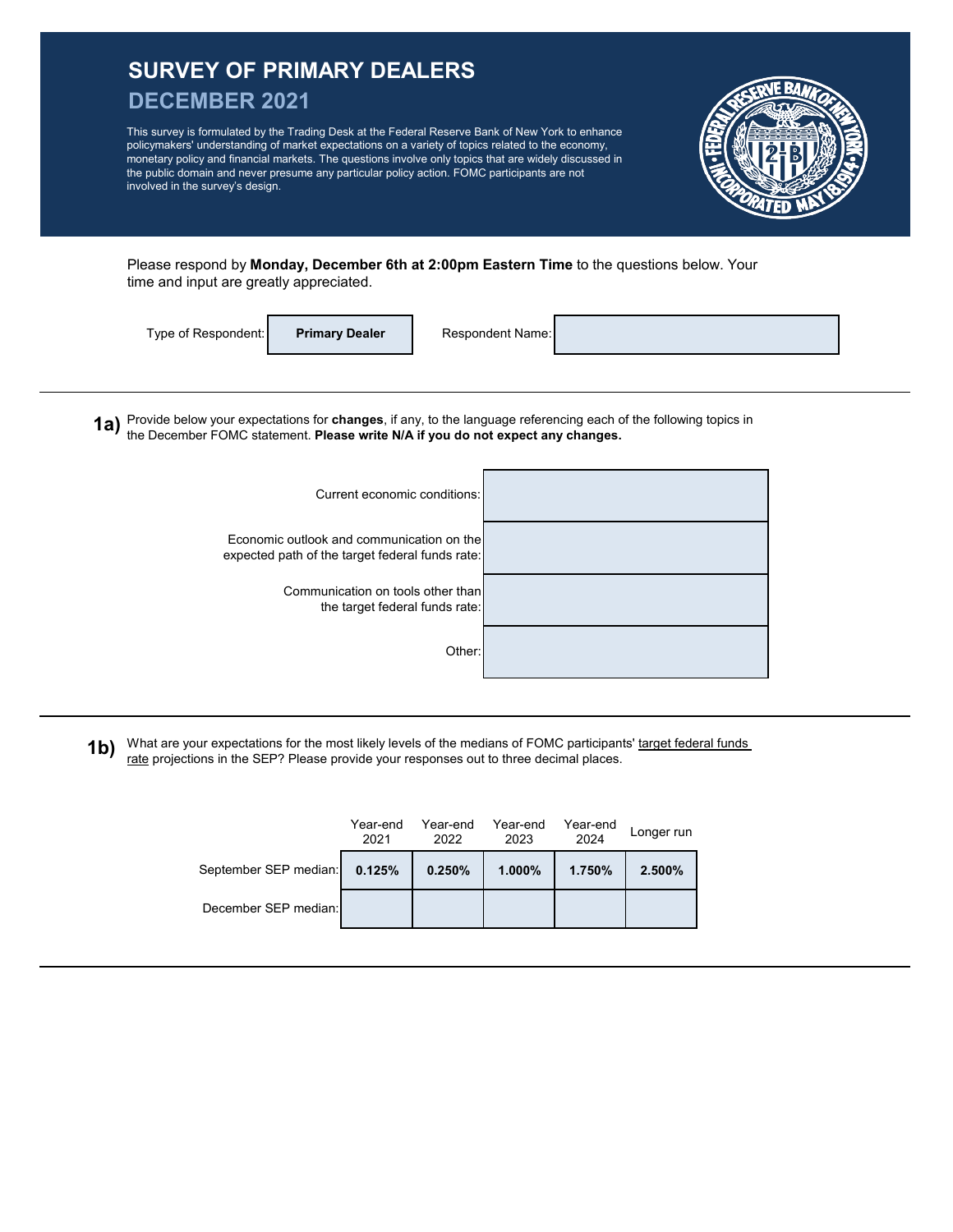2a) Provide your estimate of the most likely outcome (i.e., the mode) for the target federal funds rate or range, as<br>2a) applicable, immodiately following the EOMC meetings and at the end of each of the following quarters applicable, immediately following the FOMC meetings and at the end of each of the following quarters and years below. For the time periods at which you expect a target range, please indicate the midpoint of that range in providing your response.



If your responses *through year-end 2024* above do not reflect an increase from the current target range at any point, please provide the earliest quarter in which your modal expectation for the level of the target range is higher than the current level.

| Earliest quarter*: |
|--------------------|
|--------------------|



*\*Dropdown selections: Q1 2025, Q2 2025, Q3 2025, Q4 2025, Q1 2026, Q2 2026, Q3 2026, Q4 2026, Q1 2027, Q2 2027, Q3 2027, Q4 2027, Q1 2028 or later.*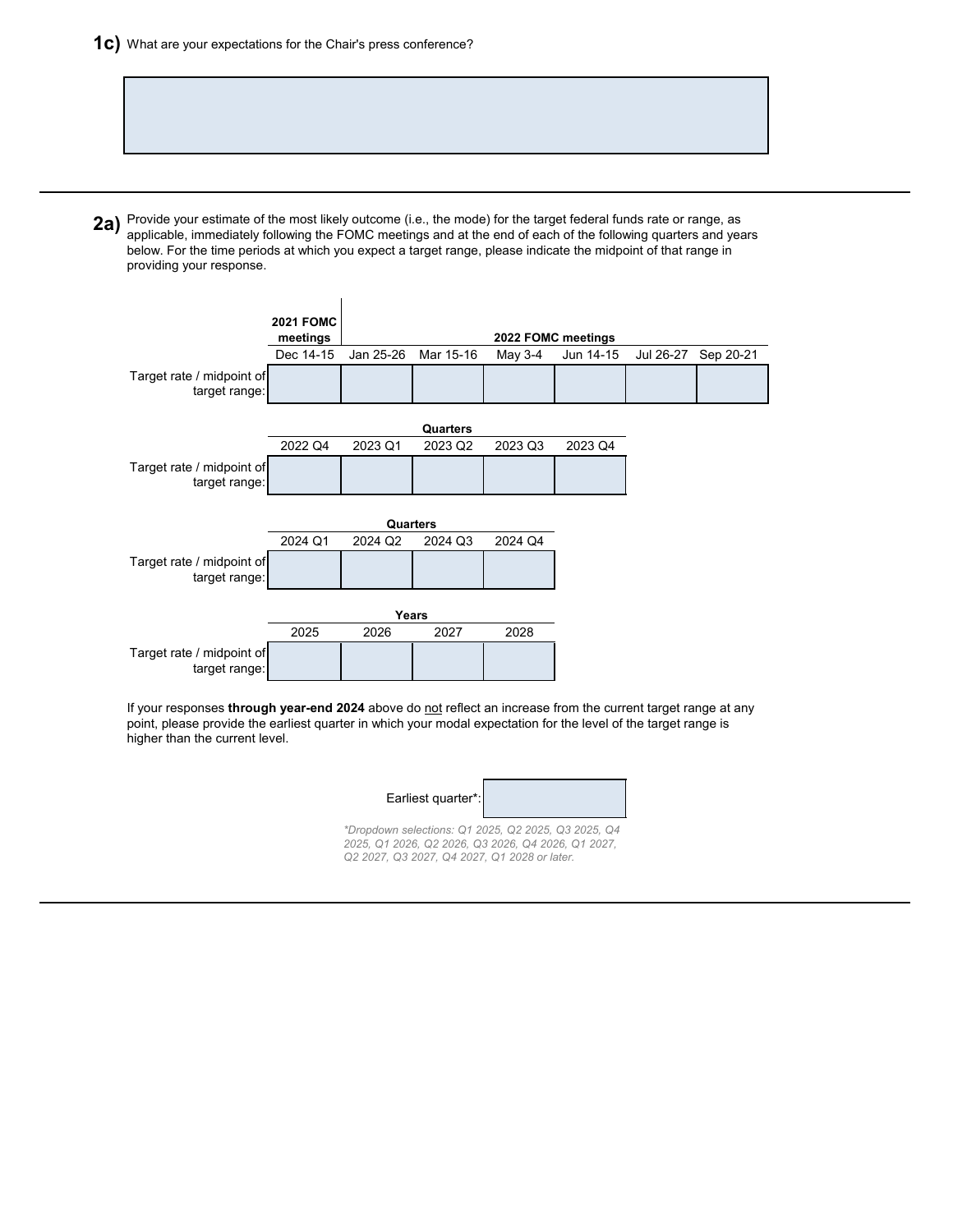2b) Provide your estimate for the most likely value for the following indicators at the time of the next increase in the<br>**2b)** target range for the foderal funds rate target range for the federal funds rate.

| Unemployment rate (%):                                      |
|-------------------------------------------------------------|
| Labor force participation rate (%):                         |
| Total change in the level of<br>real GDP since 2019 Q4 (%): |
| Headline 12-month<br>PCE inflation (%):                     |

2c) In addition, provide your estimate of the longer run target federal funds rate and your expectation for the average<br>following turbs rate over the next 10 years federal funds rate over the next 10 years.

| Longer run: |
|-------------|
|-------------|

Expectation for average federa funds rate over next 10 years:

| л. |  |
|----|--|
|    |  |
|    |  |
|    |  |
|    |  |

**2d)** Please indicate the percent chance\* that you attach to the target federal funds rate or range falling in each of the<br> **2d)** following ranges at the end of 2021, 2022, 2023, and 2024. If you expect a target range, ple following ranges at the end of 2021, 2022, 2023, and 2024. If you expect a target range, please use the midpoint of that range in providing your response.

|                   | $< 0.00\%$ | $0.00 -$<br>0.25% | $0.26 -$<br>0.50% | $0.51 -$<br>0.75% | $0.76 -$<br>1.00% | $1.01 -$<br>1.25% | $1.26 -$<br>1.50% | $1.51 -$<br>1.75% | $1.76 -$<br>2.00% | $\geq 2.01\%$ | Sum      |
|-------------------|------------|-------------------|-------------------|-------------------|-------------------|-------------------|-------------------|-------------------|-------------------|---------------|----------|
| Year-end<br>2021: |            |                   |                   |                   |                   |                   |                   |                   |                   |               | $0.00\%$ |
| Year-end<br>2022: |            |                   |                   |                   |                   |                   |                   |                   |                   |               | $0.00\%$ |
| Year-end<br>2023: |            |                   |                   |                   |                   |                   |                   |                   |                   |               | $0.00\%$ |
| Year-end<br>2024: |            |                   |                   |                   |                   |                   |                   |                   |                   |               | $0.00\%$ |

*\*Responses across each row should add up to 100 percent.*

**2e)** What is your estimate of the target federal funds rate or range at the effective lower bound?

Level of the target federal funds rate or range at the effective lower bound (in percent)

**2f)** For parts a-e, please explain the factors behind any change to your expectations, where applicable, since the last policy survey.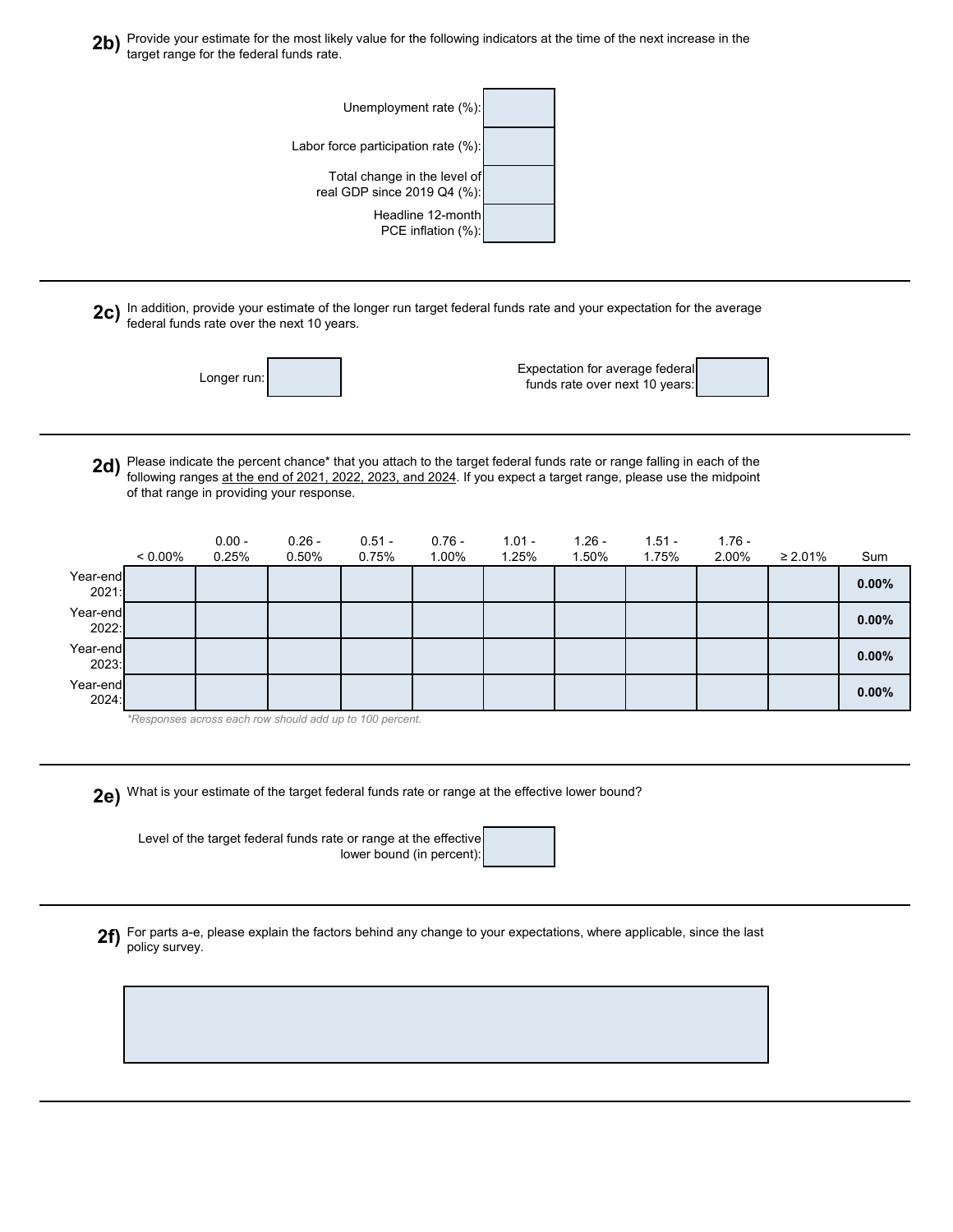**3a)** Please provide your modal expectation for the <u>net change in SOMA holdings</u> of U.S. Treasury securities and<br> **3a)** agency mertaage backed securities (MBS) for each menthly purchase period beginning mid menth listed b agency mortgage-backed securities (MBS) for each monthly purchase period beginning mid-month listed below and the total net change over each of the quarters below.

If you expect SOMA holdings to increase on net in a given period, for example through net asset purchases, please enter a positive number. If you expect SOMA holdings to be unchanged on net in a given period, for example through reinvestments that result in no net change in holdings, please enter 0. If you expect SOMA holdings to decline on net in a given period, for example through maturities or paydowns that exceed any reinvestments or through sales, please enter a negative number.

Net change amounts referenced below are in \$ billions.

| Net change in SOMA                  | Net change over each monthly purchase period beginning mid-month                                          |                   |                                    |                           |                                                |                   |                 |                  |  |  |
|-------------------------------------|-----------------------------------------------------------------------------------------------------------|-------------------|------------------------------------|---------------------------|------------------------------------------------|-------------------|-----------------|------------------|--|--|
| holdings:                           | mid-                                                                                                      | mid-              | mid-                               | mid-                      |                                                |                   |                 |                  |  |  |
|                                     | November<br>2021*                                                                                         | December<br>2021* | January<br>2022                    | February<br>2022          | mid-March<br>2022                              | mid-April<br>2022 | mid-May<br>2022 | mid-June<br>2022 |  |  |
| U.S. Treasuries                     |                                                                                                           |                   |                                    |                           |                                                |                   |                 |                  |  |  |
| $($$ billions):                     | 70                                                                                                        | 60                |                                    |                           |                                                |                   |                 |                  |  |  |
| <b>Agency MBS</b><br>(\$ billions): | 35                                                                                                        | 30                |                                    |                           |                                                |                   |                 |                  |  |  |
|                                     | *Amounts specified in November FOMC Statement                                                             |                   |                                    |                           |                                                |                   |                 |                  |  |  |
|                                     |                                                                                                           |                   | Total net change over each quarter |                           |                                                |                   |                 |                  |  |  |
| Net change in SOMA                  |                                                                                                           |                   |                                    |                           |                                                |                   |                 |                  |  |  |
| holdings:                           | mid-July<br>2022 to end                                                                                   |                   |                                    |                           |                                                |                   |                 |                  |  |  |
|                                     | 2022 Q3                                                                                                   | 2022 Q4           | 2023 Q1                            | 2023 Q2                   | 2023 Q3                                        | 2023 Q4           |                 |                  |  |  |
| U.S. Treasuries                     |                                                                                                           |                   |                                    |                           |                                                |                   |                 |                  |  |  |
| $($$ billions):                     |                                                                                                           |                   |                                    |                           |                                                |                   |                 |                  |  |  |
| Agency MBS<br>(\$ billions):        |                                                                                                           |                   |                                    |                           |                                                |                   |                 |                  |  |  |
|                                     |                                                                                                           |                   |                                    |                           |                                                |                   |                 |                  |  |  |
| Net change in SOMA                  | Total net change over each quarter                                                                        |                   |                                    |                           |                                                |                   |                 |                  |  |  |
| holdings:                           | 2024 Q1                                                                                                   | 2024 Q2           | 2024 Q3                            | 2024 Q4                   | 2025 Q1                                        | 2025 Q2           | 2025 Q3         | 2025 Q4          |  |  |
| U.S. Treasuries<br>(\$ billions):   |                                                                                                           |                   |                                    |                           |                                                |                   |                 |                  |  |  |
| Agency MBS                          |                                                                                                           |                   |                                    |                           |                                                |                   |                 |                  |  |  |
| (\$ billions):                      |                                                                                                           |                   |                                    |                           |                                                |                   |                 |                  |  |  |
|                                     | If your responses above do not reflect a period in which SOMA holdings decline, please provide your modal |                   |                                    |                           |                                                |                   |                 |                  |  |  |
|                                     | expectation for the earliest quarter in which SOMA holdings decline.                                      |                   |                                    |                           |                                                |                   |                 |                  |  |  |
|                                     |                                                                                                           |                   | SOMA holdings decline**:           | Earliest quarter in which |                                                |                   |                 |                  |  |  |
|                                     |                                                                                                           |                   |                                    |                           | **Drondown selections: 01 2026 02 2026 03 2026 |                   |                 |                  |  |  |

*Q4 2026, Q1 2027, Q2 2027, Q3 2027, Q4 2027, Q1 2028 or later.*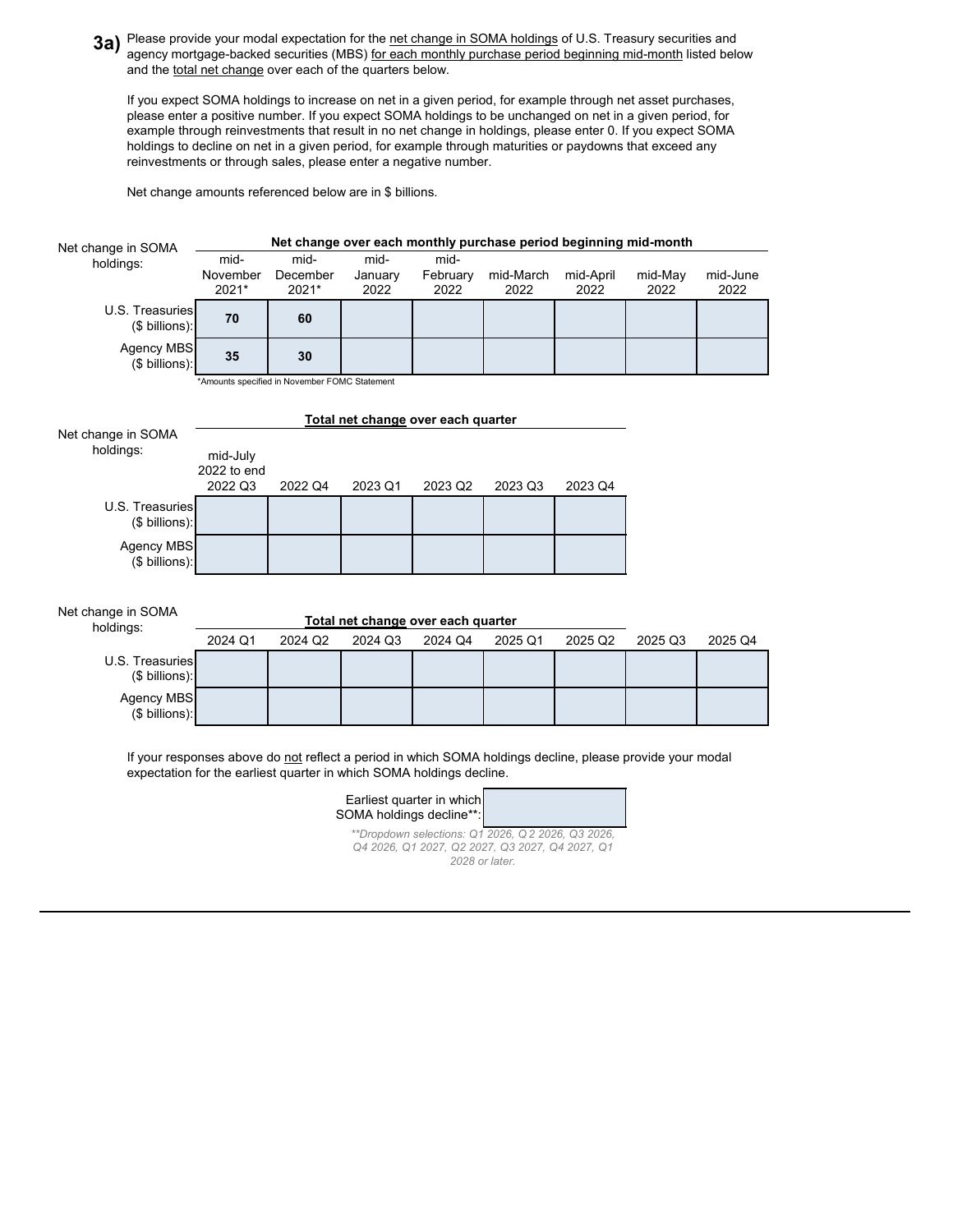**3b)** If applicable, please describe your expectations for <u>communications</u> regarding asset purchases going forward,<br>including the timing and form of such communications (if any) including the timing and form of such communications (if any).

**3c)** Please indicate the percent chance\* that you attach to each of the following monthly purchase periods beginning <br>mid month being the last period in which there are positive net purchases of Tragsury securities and ag mid-month being the last period in which there are positive net purchases of Treasury securities and agency mortgage-backed securities.



*\*Responses should add up to 100 percent.*

Please describe any assumptions underlying your expectations.

**4)** Provide your estimate of the most likely outcome for the 10-year Treasury yield at the end of each period below.<br>In addition, provide your estimate of the longer run loyel of the 10 year Treasury yield. For reference, In addition, provide your estimate of the longer-run level of the 10-year Treasury yield. For reference, as of November 30 the yield was roughly 1.44 percent.

|             |                     | <b>Half-Years</b> |                     |         |         |         | Quarters |         |         |
|-------------|---------------------|-------------------|---------------------|---------|---------|---------|----------|---------|---------|
|             | 2024 H <sub>2</sub> | 2024 H1           | 2023 H <sub>2</sub> | 2023 H1 | 2022 Q4 | 2022 Q3 | 2022 Q2  | 2022 Q1 | 2021 Q4 |
| Longer run: |                     |                   |                     |         |         |         |          |         |         |

**5)** Provide your estimate of the most likely outcome for the 30-year fixed primary mortgage rate at the end of each  $\overline{\phantom{a}}$ period below. In addition, provide your estimate of the longer-run level of the 30-year fixed primary mortgage rate. For reference, as of November 30 the rate was roughly 3.10 percent.

|         |         | Quarters |         |         |         |                     | <b>Half-Years</b> |                     |             |  |
|---------|---------|----------|---------|---------|---------|---------------------|-------------------|---------------------|-------------|--|
| 2021 Q4 | 2022 Q1 | 2022 Q2  | 2022 Q3 | 2022 Q4 | 2023 H1 | 2023 H <sub>2</sub> | 2024 H1           | 2024 H <sub>2</sub> |             |  |
|         |         |          |         |         |         |                     |                   |                     | Longer run: |  |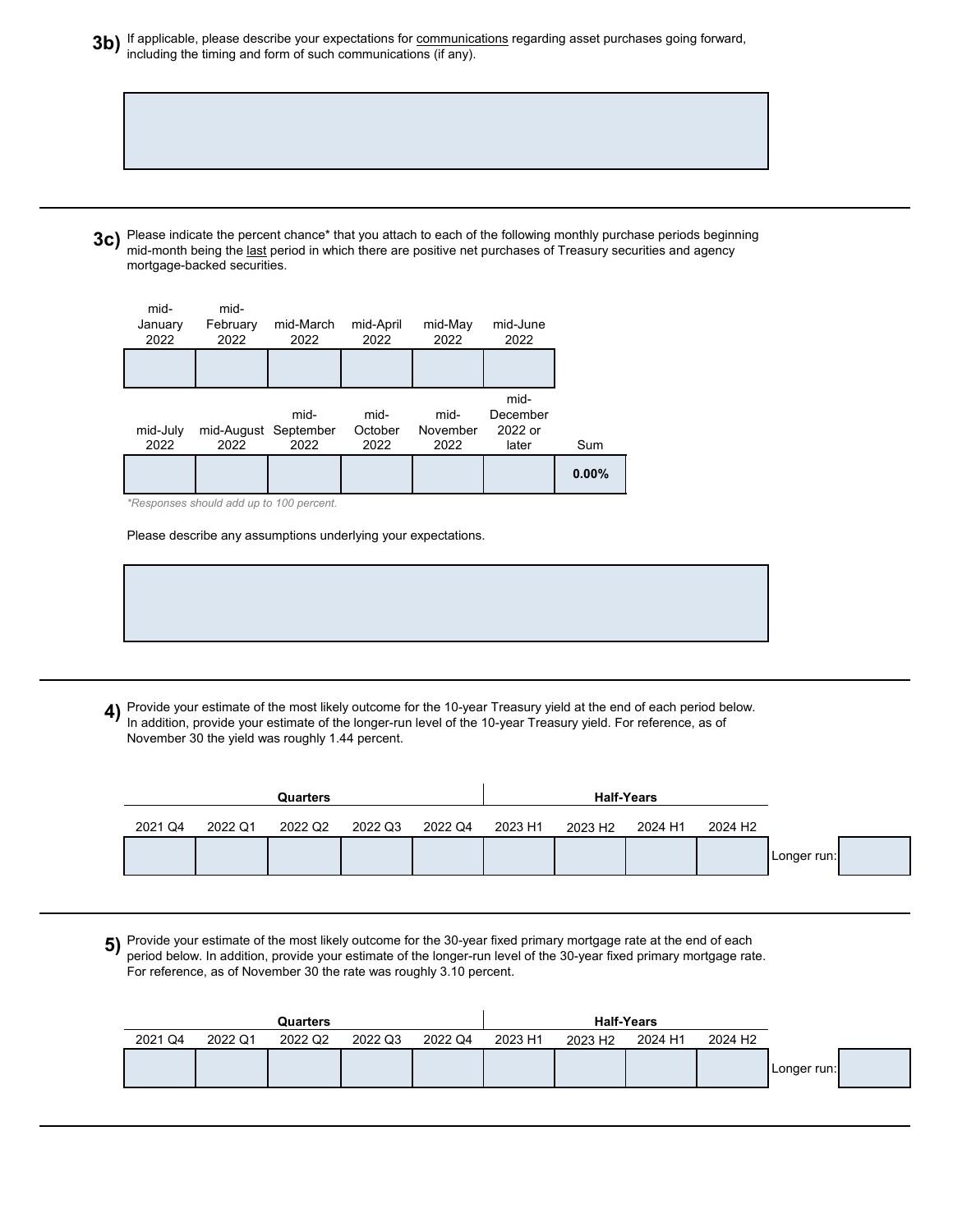

**7b)** Please provide the percent chance\* you attach to the following outcomes for U.S. real GDP growth in 2021 and<br>2022 (O4/O4)

2022 (Q4/Q4).

Modal projection for U.S. real GDP

(percent)

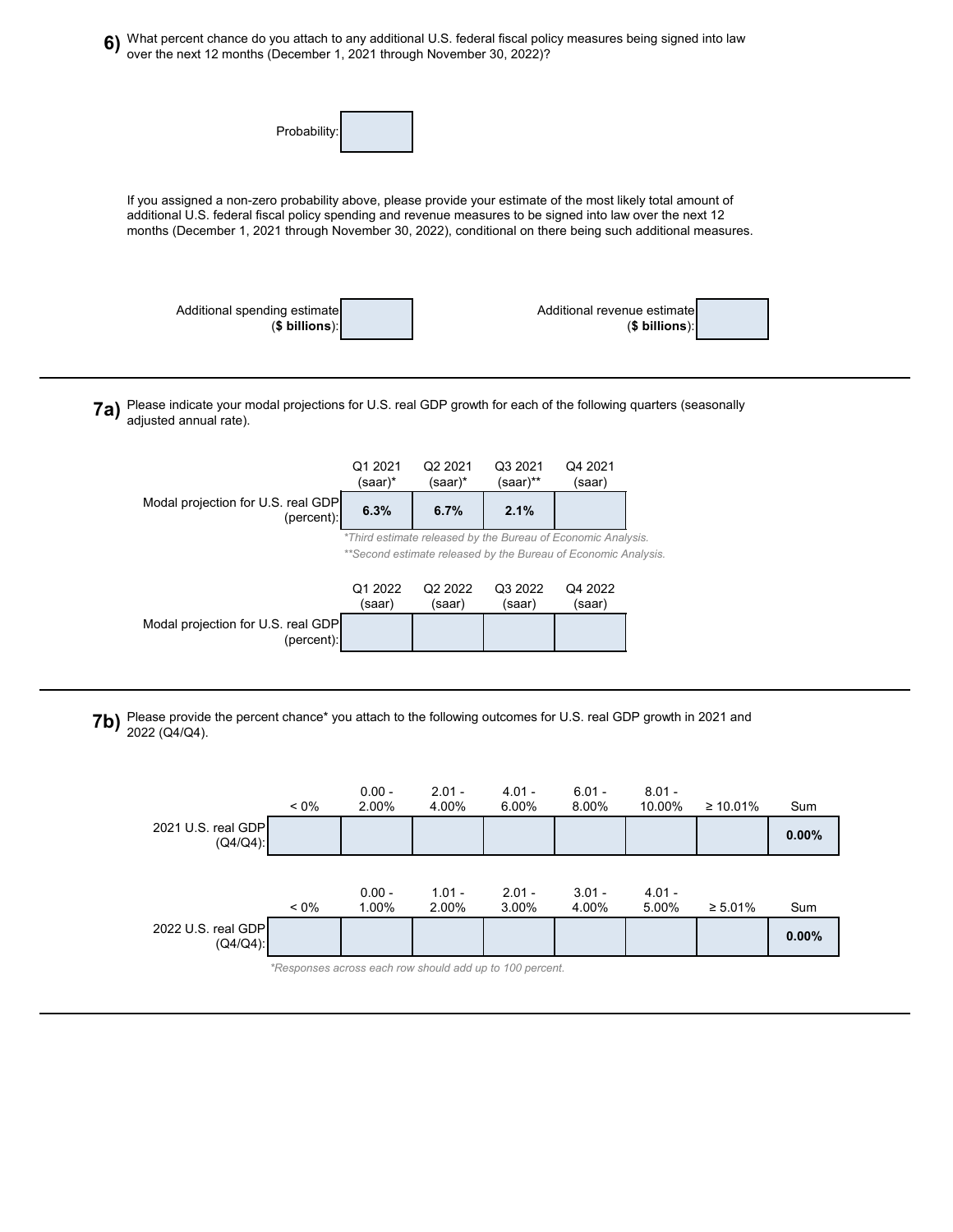## **8a)** Please provide the percent chance\* you attach to the following outcomes for <u>headline PCE inflation</u> in 2022 and<br>2012 (04/04) 2023 (Q4/Q4).



*\*Responses across each row should add up to 100 percent.*

**8b)** For the outcomes below, provide the percent chance\* you attach to the annual average CPI inflation rate from<br>December 1, 2021, November 30, 2026 folling in each of the following ranges. Please also provide your point December 1, 2021 - November 30, 2026 falling in each of the following ranges. Please also provide your point estimate for the most likely outcome.

| ≤ 1.00% | $1.01 -$<br>1.50% | $1.51 -$<br>2.00%                        | $2.01 -$<br>2.50% | $2.51 -$<br>3.00% | $\geq 3.01\%$ | Sum   |                                            |  |
|---------|-------------------|------------------------------------------|-------------------|-------------------|---------------|-------|--------------------------------------------|--|
|         |                   |                                          |                   |                   |               | 0.00% | Point estimate for most<br>likely outcome: |  |
|         |                   | *Responses should add up to 100 percent. |                   |                   |               |       |                                            |  |

**8c)** For the outcomes below, provide the percent chance\* you attach to the annual average CPI inflation rate from<br>December 1, 2026, November 30, 2031 folling in each of the following ranges. Please also provide your point December 1, 2026 - November 30, 2031 falling in each of the following ranges. Please also provide your point estimate for the most likely outcome.

| $\leq 1.00\%$ | $1.01 -$<br>.50% | $1.51 -$<br>2.00% | $2.01 -$<br>2.50% | $2.51 -$<br>3.00% | $\geq 3.01\%$ | Sum   |                                            |  |
|---------------|------------------|-------------------|-------------------|-------------------|---------------|-------|--------------------------------------------|--|
|               |                  |                   |                   |                   |               | 0.00% | Point estimate for most<br>likely outcome: |  |

*\*Responses should add up to 100 percent.*